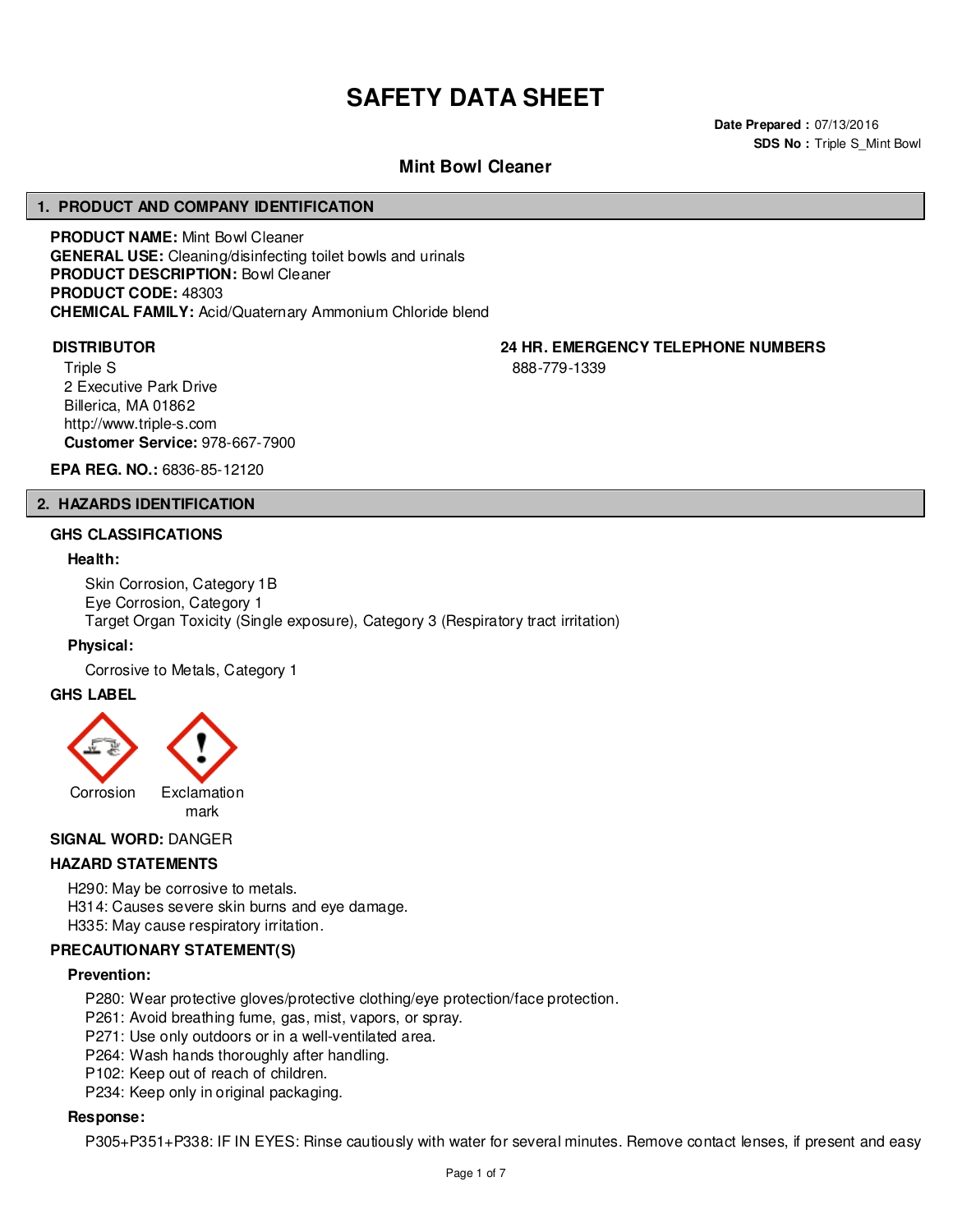to do. Continue rinsing.

P303+P361+P353: IF ON SKIN (or hair): Take off immediately all contaminated clothing. Rinse skin with water [or shower]. P363: Wash contaminated clothing before reuse.

P301+P330+P331: IF SWALLOWED: Rinse mouth. Do NOT induce vomiting.

P304+P340: IF INHALED: Remove person to fresh air and keep comfortable for breathing.

P310: Immediately call a POISON CENTER or doctor/physician.

P391: Collect spillage.

# **Storage:**

P405: Store locked up.

# **Disposal:**

P501: Dispose of contents/container according to all local, state and Federal regulations.

# **EMERGENCY OVERVIEW**

**PHYSICAL APPEARANCE:** Green liquid

**IMMEDIATE CONCERNS:** Causes irreversible eye damage and skin burns.

# **POTENTIAL HEALTH EFFECTS**

**EYES:** Corrosive, contact causes severe eye burns.

**SKIN:** Contact causes severe skin irritation and possible burns.

**SKIN ABSORPTION:** Harmful if absorbed through skin.

**INGESTION:** Harmful if swallowed.

# **REPRODUCTIVE TOXICITY**

**REPRODUCTIVE EFFECTS:** No known significant effects or critical hazards.

**TERATOGENIC EFFECTS:** No known significant effects or critical hazards.

**CARCINOGENICITY:** No known significant effects or critical hazards.

**MUTAGENICITY:** No known significant effects or critical hazards.

**ROUTES OF ENTRY:** Eye, skin, ingestion.

**CANCER STATEMENT:** NA = Not Applicable

**SENSITIZATION:** No known significant effects or critical hazards.

# **WARNING CAUTION LABELS:** Corrosive

**PHYSICAL HAZARDS:** May be corrosive to certain metals.

# **3. COMPOSITION / INFORMATION ON INGREDIENTS**

| <b>Chemical Name</b>                                 | $Wt.$ %  | <b>CAS</b> |
|------------------------------------------------------|----------|------------|
| N, N-Dialkyl (C8-C10)-N, N-dimethylammonium chloride | 0.5      | 68424-95-3 |
| Alkyl dimethylbenzyl ammonium chloride (C12-C16)     | 0.3      | 68424-85-1 |
| Nonylphenol Ethoxylate                               | $0 - 2$  | 9016-45-9  |
| Hydrochloric acid                                    | $9 - 10$ | 7647-01-0  |
| Fragrance                                            | < 1      | N/A        |
| Dye                                                  | < 1      | N/A        |
| Water                                                | 90       | 7732-18-5  |

#### **4. FIRST AID MEASURES**

**EYES:** Immediately flush eyes with water for at least 15 minutes, while holding eyelids open. Remove contact lenses, if present, after the first 5 minutes, then continue rinsing eye. Seek medical attention immediately.

**SKIN:** Remove contaminated clothing. Immediately flush with water followed by washing with mild soap. Seek medical attention.

**INGESTION:** Get immediate medical attention. Do not induce vomiting unless instructed to do so by poison center or physician.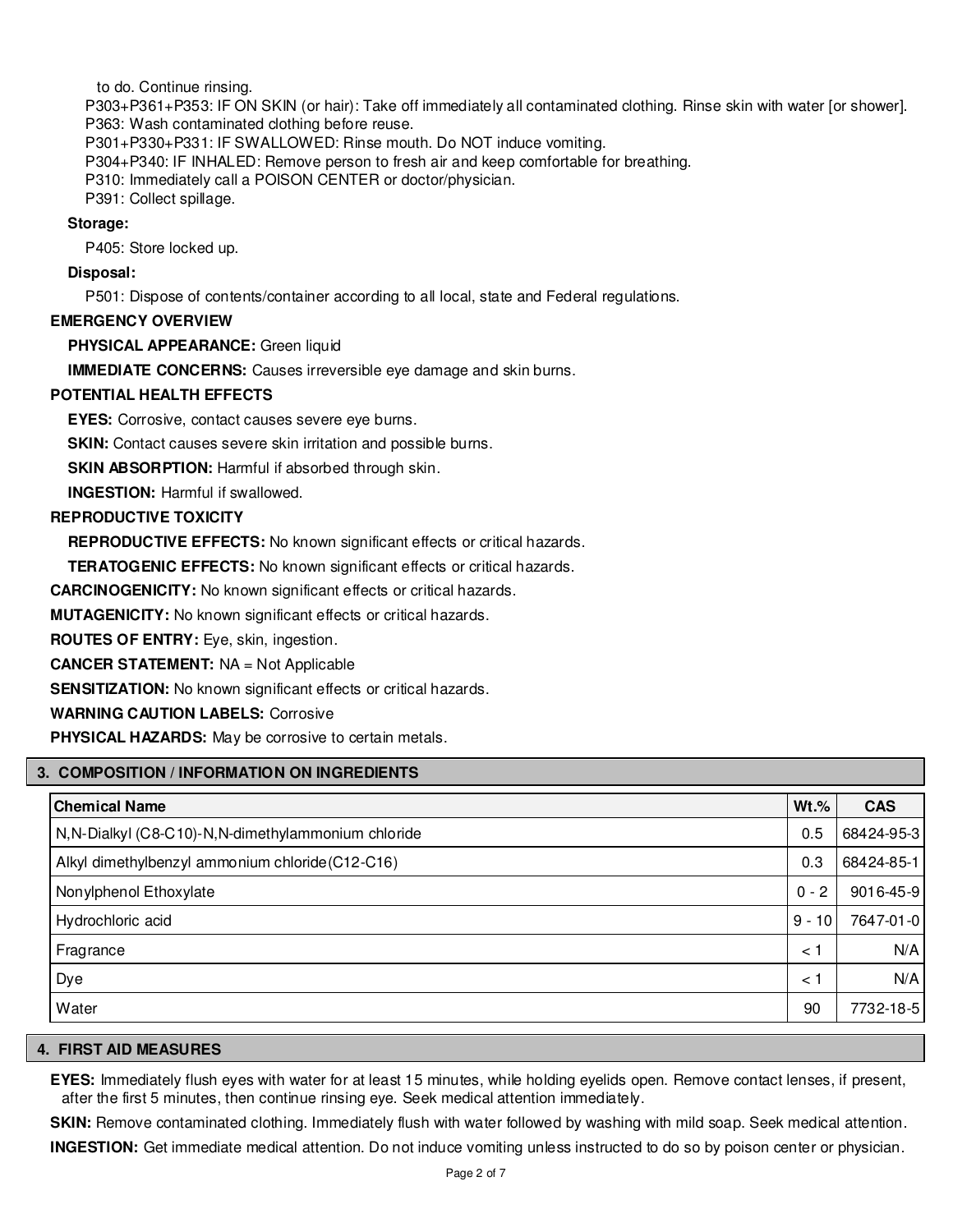**INHALATION:** Remove victim to fresh air and monitor. Seek medical advise if irritation persists.

# **SIGNS AND SYMPTOMS OF OVEREXPOSURE**

**EYES:** Severe burning sensation, damage marked by burns.

**SKIN:** Burning sensation, redness.

**INGESTION:** Irritation of mouth, throat, along with stomach upset, vomiting.

**INHALATION:** Irritation of nose, throat and lungs with coughing, sneezing, possible difficulty breathing.

**ACUTE TOXICITY:** Corrosive to eyes. Causes moderate to severe skin irritation. Harmful if swallowed.

**NOTES TO PHYSICIAN:** Probable mucosal damage may contraindicate the use of gastric lavage.

#### **5. FIRE FIGHTING MEASURES**

**FLAMMABLE CLASS:** None **EXTINGUISHING MEDIA:** Not required. **EXPLOSION HAZARDS:** None **HAZARDOUS DECOMPOSITION PRODUCTS:** None Expected.

# **6. ACCIDENTAL RELEASE MEASURES**

**SMALL SPILL:** Avoid runoff into storm sewers and ditches which lead to waterways.

LARGE SPILL: Avoid walking in material. Prevent product from entering into stream, soil, storm sewer or other bodies of water.

# **ENVIRONMENTAL PRECAUTIONS**

**WATER SPILL:** Avoid discharges into open waterways.

**LAND SPILL:** Avoid discharge to soil.

**AIR SPILL:** NA = Not Applicable

**GENERAL PROCEDURES:** Isolate spill or leak area immediately. Keep unauthorized personnel away. Do not touch or walk through spilled material. Prevent entry into waterways, sewers, or confined areas. Absorb with dry earth, sand or other noncombustible material and transfer to containers.

**RELEASE NOTES:** Product is toxic to fish.

**SPECIAL PROTECTIVE EQUIPMENT:** Eye protection, rubber gloves, rubber boots to protect feet.

#### **7. HANDLING AND STORAGE**

**GENERAL PROCEDURES:** Do not contaminate water, food, or feed by storage or disposal.

**HANDLING:** Avoid contact with skin and eyes. Wash hands before eating, drinking, smoking or using toilet facilities.

**STORAGE:** Store only in original container. Do not reuse empty container. If a leaky container must be contained within another, mark the outer container to identify the contents. Store pesticides away from food, pet food, feed, and water sources.Keep this product under locked storage sufficient to make it inaccessible to children or persons unfamiliar with its proper use.

**STORAGE TEMPERATURE:** Store at ambient temperatures.

**STORAGE PRESSURE:** Store at ambient atmospheric pressure.

#### **8. EXPOSURE CONTROLS / PERSONAL PROTECTION**

#### **EXPOSURE GUIDELINES**

| OSHA HAZARDOUS COMPONENTS (29 CFR1910.1200) |             |                 |                        |                  |                   |                     |                   |  |
|---------------------------------------------|-------------|-----------------|------------------------|------------------|-------------------|---------------------|-------------------|--|
|                                             |             |                 | <b>EXPOSURE LIMITS</b> |                  |                   |                     |                   |  |
|                                             |             | <b>OSHA PEL</b> |                        | <b>ACGIH TLV</b> |                   | <b>Supplier OEL</b> |                   |  |
| <b>Chemical Name</b>                        |             | ppm             | mg/m <sup>3</sup>      | ppm              | mg/m <sup>3</sup> | ppm                 | mg/m <sup>3</sup> |  |
|                                             | TWA         | 5 ppm           |                        | 2 ppm            |                   | NL                  | <b>NL</b>         |  |
| Hydrochloric acid                           | <b>STEL</b> |                 |                        |                  |                   | NL                  | NL                |  |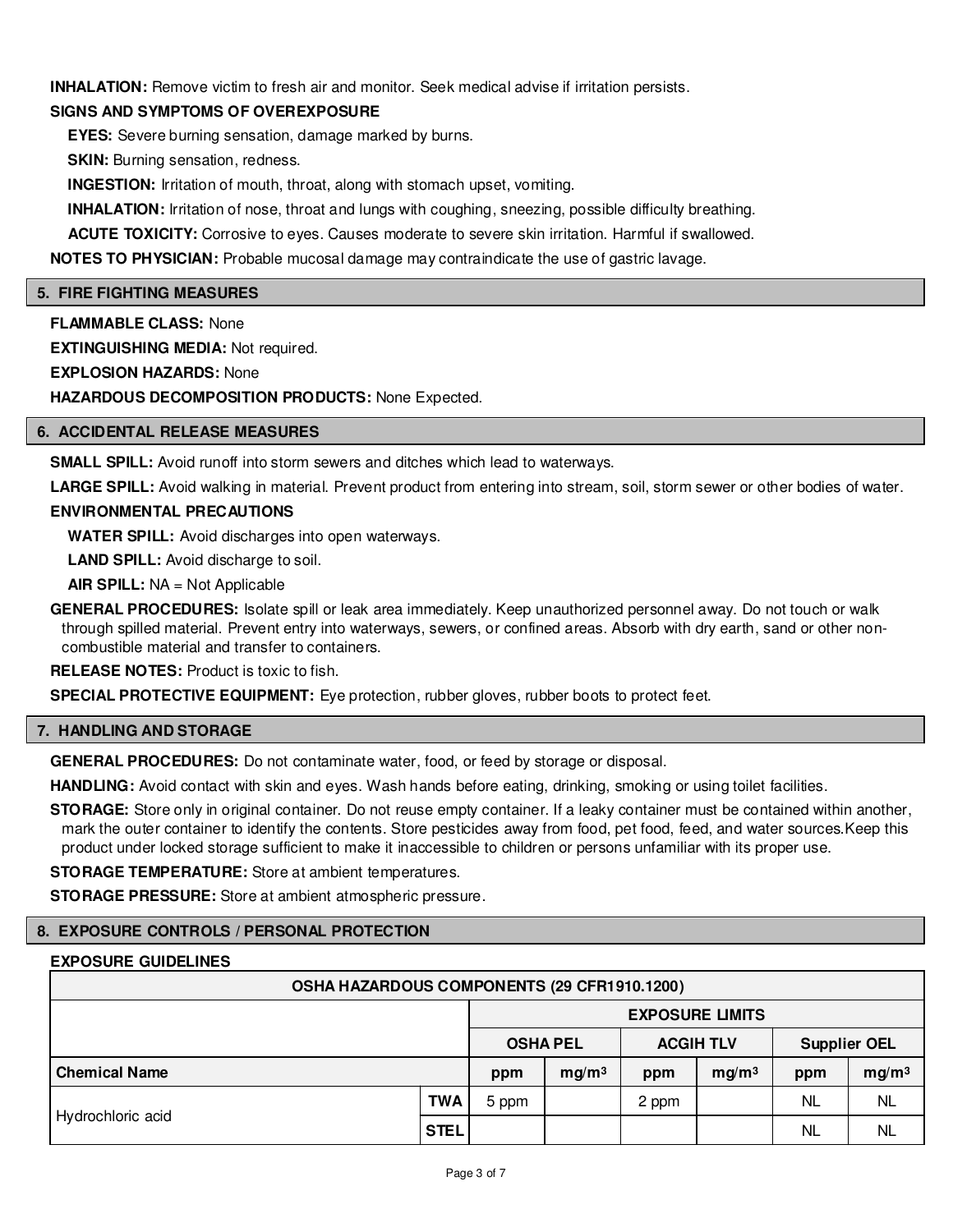# **PERSONAL PROTECTIVE EQUIPMENT**

**EYES AND FACE:** Chemical splash goggles.

**SKIN:** Rubber or other chemical resistant gloves.

**RESPIRATORY:** A respirator is not needed under normal and intended conditions of product use.

**WORK HYGIENIC PRACTICES:** Wash with soap and water after handling. Do not eat, drink or smoke while using product.

# **9. PHYSICAL AND CHEMICAL PROPERTIES**

**PHYSICAL STATE:** Liquid **ODOR:** Mint **ODOR THRESHOLD:** Not Established **COLOR:** Green **pH:** < 1.0 **PERCENT VOLATILE:** >90 **FLASH POINT AND METHOD:** None **FLAMMABLE LIMITS:** N/A **AUTOIGNITION TEMPERATURE:** NA = Not Applicable **VAPOR PRESSURE:** 20 mm Hg at 20°C (68°F) **VAPOR DENSITY:** > 1 Air = 1 **BOILING POINT: 212º F; 100° C FREEZING POINT: 32° F: 0° C THERMAL DECOMPOSITION:** Not Available **SOLUBILITY IN WATER:** Complete **EVAPORATION RATE:** (Water =1) 1.0 **DENSITY:** 8.68 at 20°C (68°F) **SPECIFIC GRAVITY:** 1.04 grams/ml. at 20°C (68°F) **VISCOSITY:** Water thin. **(VOC):** None

# **10. STABILITY AND REACTIVITY**

**REACTIVITY:** Stable

**HAZARDOUS POLYMERIZATION: Will not occur.** 

**CONDITIONS TO AVOID:** Avoid excessive heat.

**HAZARDOUS DECOMPOSITION PRODUCTS:** Under normal conditions of storage and use, hazardous decomposition products should not be produced.

**INCOMPATIBLE MATERIALS:** Strong alkalis, reducing agents, chlorine bleach products;metals e.g. aluminum, brass, copper, iron.

#### **11. TOXICOLOGICAL INFORMATION**

**ACUTE**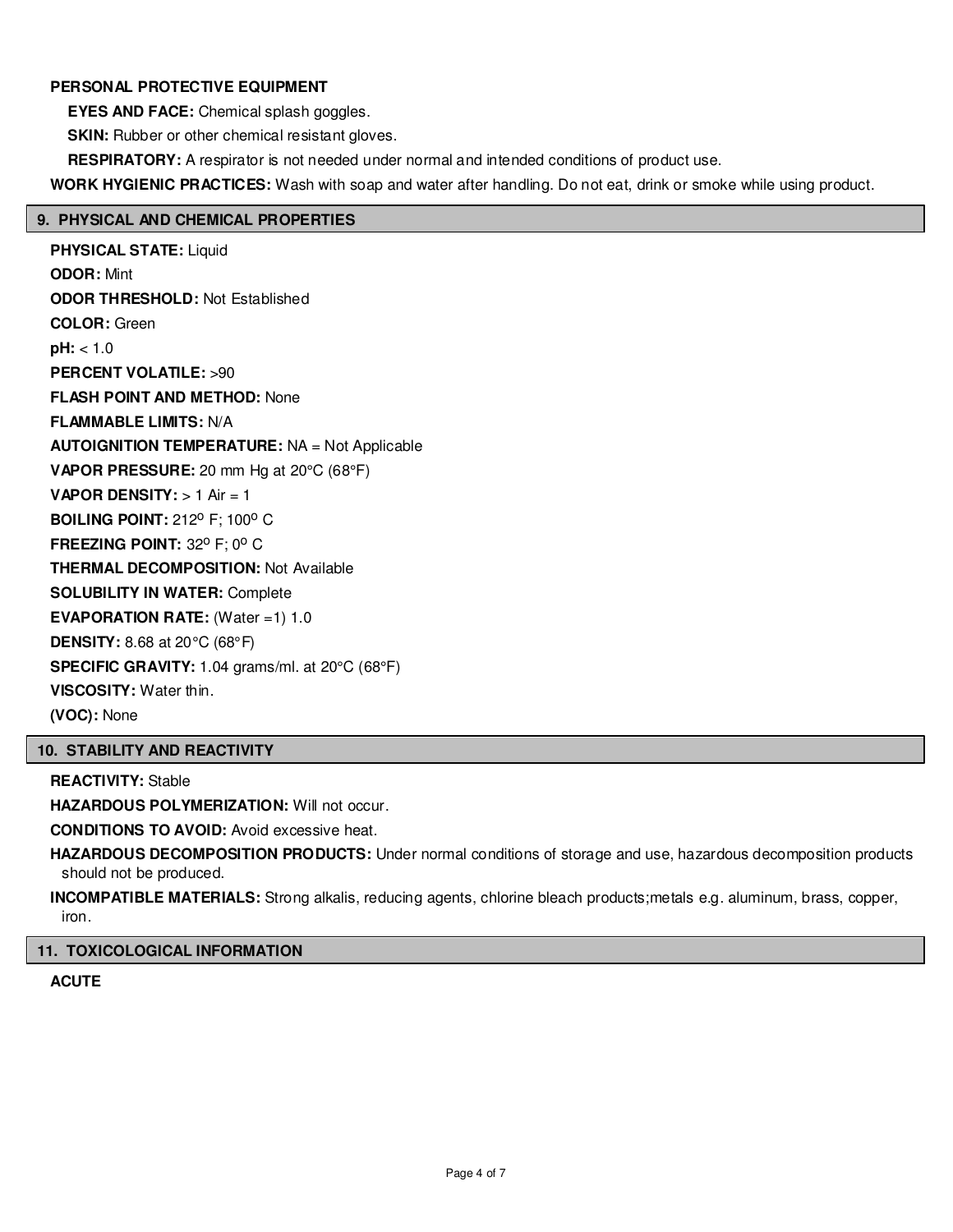| <b>Chemical Name</b>                             | ORAL $LD_{50}$<br>(rat) | <b>DERMAL LD<sub>50</sub></b><br>(rabbit) | <b>INHALATION</b><br>$LC_{50}$ (rat) |
|--------------------------------------------------|-------------------------|-------------------------------------------|--------------------------------------|
| Alkyl dimethylbenzyl ammonium chloride (C12-C16) | 450 mg/kg (rat)         | 3342 mg/kg<br>(rabbit)                    |                                      |
| Nonylphenol Ethoxylate                           | 16000 mg/kg<br>(rat)    | 4490 mg/kg<br>(rabbit)                    |                                      |
| Hydrochloric acid                                | 900 mg/kg (rat)         |                                           | 2134 mg/l (Rat),<br>Aerosol          |

**EYES:** Not Established

**DERMAL LD50:** Not Established

**ORAL LD50:** Not Established

**INHALATION LC50:** Not Established

**EYE EFFECTS:** Corrosive to eyes. Permanent damage may occur.

**SKIN EFFECTS: Corrosive to skin.** 

# **CARCINOGENICITY**

| <b>Chemical Name</b> | <b>IARC Status</b>                                                         |
|----------------------|----------------------------------------------------------------------------|
| Hydrochloric acid    | Group 3 - Not<br>classifiable as<br>to its<br>carcinogenicity<br>to Humans |

**IARC:** Not Established

**CORROSIVITY:** Corrosive

**SENSITIZATION:** No known significant effects or critical hazards.

**NEUROTOXICITY:** No known significant effects or critical hazards.

**GENETIC EFFECTS:** No known significant effects or critical hazards.

**REPRODUCTIVE EFFECTS:** No known significant effects or critical hazards.

**TARGET ORGANS:** No known significant effects or critical hazards.

**TERATOGENIC EFFECTS:** No known significant effects or critical hazards.

**MUTAGENICITY:** No known significant effects or critical hazards.

#### **12. ECOLOGICAL INFORMATION**

**ENVIRONMENTAL DATA:** Not Established

**ECOTOXICOLOGICAL INFORMATION:** This product is toxic to fish.

**BIOACCUMULATION/ACCUMULATION:** None Expected.

**AQUATIC TOXICITY (ACUTE):** Not Established

**CHEMICAL FATE INFORMATION:** Not Established

#### **13. DISPOSAL CONSIDERATIONS**

**DISPOSAL METHOD:** Attempt to use product completely in accordance with intended use. Pesticide wastes are acutely hazardous. Improper disposal of excess pesticide, spray mixture or rinsate is a violation of federal law. If these wastes cannot be disposed of by use according to label instructions, contact your State Pesticide or Environmental Control Agency, or the Hazardous Waste Representative at your local office, or the nearest EPA regional office for guidance.

**FOR LARGE SPILLS:** Consult with local and state authorities for large volume disposal.

**PRODUCT DISPOSAL:** Any method in accordance with local, state, and federal laws. Best method is to recycle or reuse for intended purpose.

**EMPTY CONTAINER:** Triple rinse container promptly after emptying. Fill container 1/4 full with water and recap. Shake for 10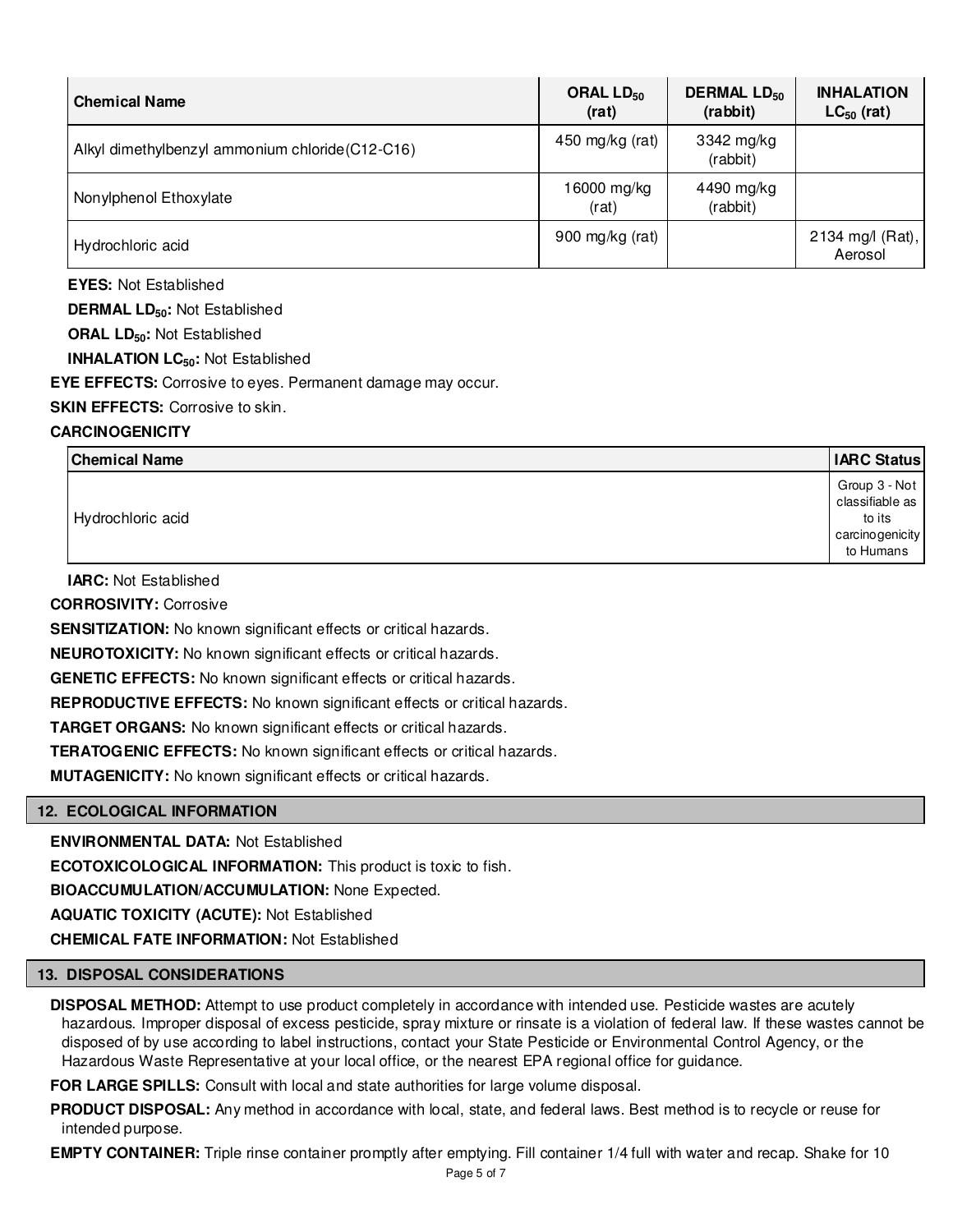seconds. Drain and repeat. Offer for recycling if available or puncture and dispose in a sanitary landfill, or by other procedures approved by state and local authorities.

#### **14. TRANSPORT INFORMATION**

### **DOT (DEPARTMENT OF TRANSPORTATION)**

**PROPER SHIPPING NAME:** Compound, Cleaning Liquid

**TECHNICAL NAME:** Hydrochloric Acid Solution

**PRIMARY HAZARD CLASS/DIVISION:** 8

**UN/NA NUMBER:** 1760

**PACKING GROUP:** III

**PLACARDS:** Corrosive

**LABEL:** Certain package sizes determine the proper labeling of containers. Consult manufacturer for specific information regarding proper labeling.

**OTHER SHIPPING INFORMATION:** Certain shipping modes and packaging sizes may have exceptions from the transport regulations. The classifications/information provided above may not reflect applicable exceptions. Contact the manufacturer for more specific information on the proper shipping of this material.

**U.S. CUSTOMS HARMONIZATION NUMBER:** 3808.94.0000

#### **AIR (ICAO/IATA)**

**SHIPPING NAME:** Not Approved

**TECHNICAL NAME:** Contact manufacturer for more information.

**NOTE:** Not Approved

#### **VESSEL (IMO/IMDG)**

**SHIPPING NAME:** Contact manufacturer for more information.

#### **15. REGULATORY INFORMATION**

#### **UNITED STATES**

# **DOT LABEL SYMBOL AND HAZARD CLASSIFICATION**



**Quantity** Ground

#### **SARA TITLE III (SUPERFUND AMENDMENTS AND REAUTHORIZATION ACT)**

**311/312 HAZARD CATEGORIES:** Health - Acute

**FIRE:** No **PRESSURE GENERATING:** No **REACTIVITY:** No **ACUTE:** Yes **CHRONIC:** No

**313 REPORTABLE INGREDIENTS:** No listed substance

#### **302/304 EMERGENCY PLANNING**

**EMERGENCY PLAN:** No listed substance

#### **CERCLA (COMPREHENSIVE RESPONSE, COMPENSATION, AND LIABILITY ACT)**

| <b>Chemical Name</b> | $Wt.$ % | <b>CERCLA</b><br><b>RQ</b> |
|----------------------|---------|----------------------------|
| Hydrochloric acid    | 10<br>9 | 5,000                      |

# **TSCA (TOXIC SUBSTANCE CONTROL ACT)**

**TSCA REGULATORY:** All ingredients are listed on the TSCA Chemical Inventory.